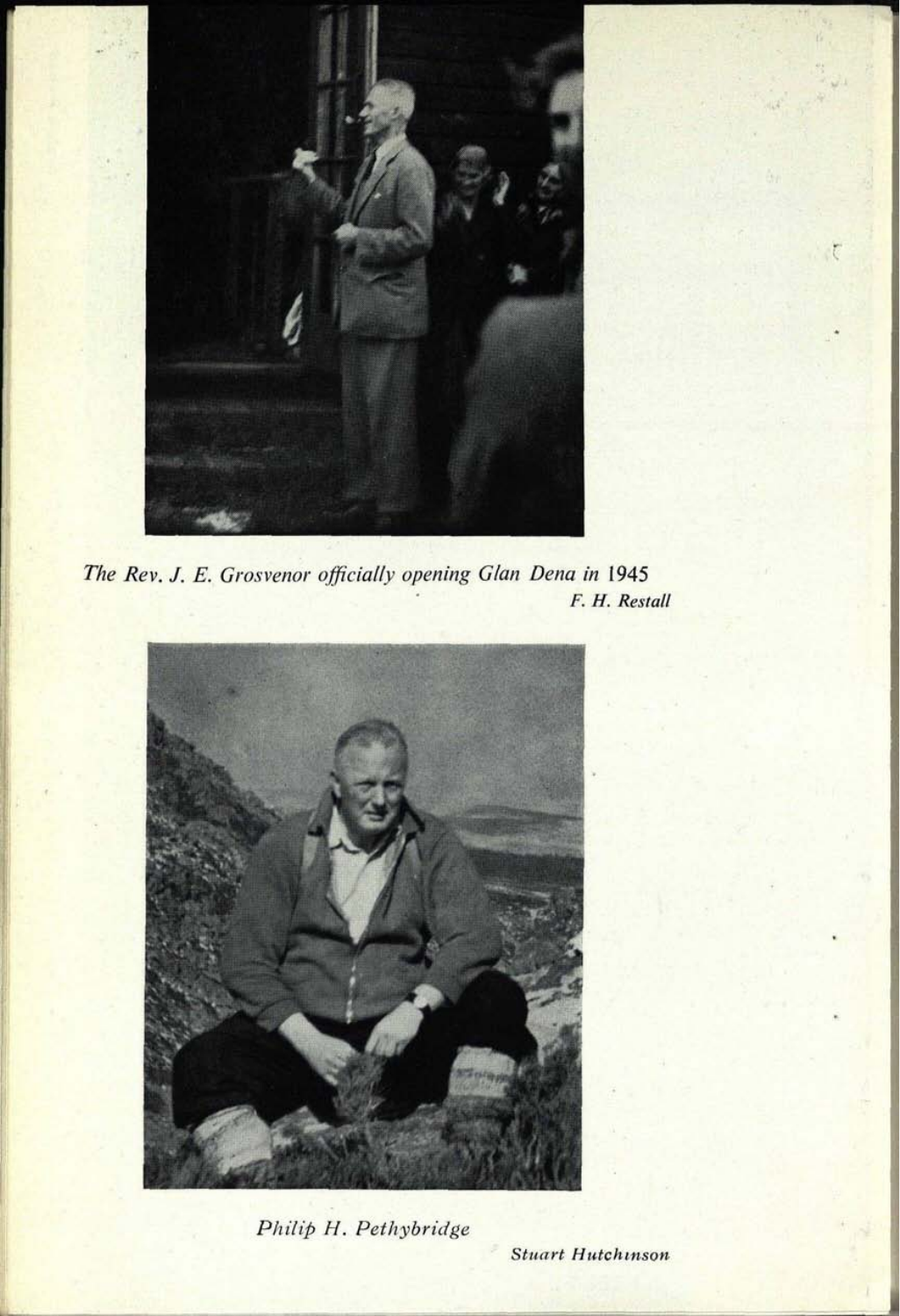## *<u>Obituary</u>*

## **THE REVEREND J. E. GROSVENOR, M.B.E., T.D.**

In the passing away of the Rev. John Ernest Grosvenor on Monday, February 4th, 1963, the Association has lost one of its most distinguished past presidents.

He joined the M.A.M. in 1924, just two years after its inaugur-<br>ation. In 1945, during the period of his presidency, he officially In 1945, during the period of his presidency, he officially opened Glan Dena, thus initiating one of the most important events so far in the Association's history. During the time he was President many members will remember the pleasant outdoor meets that he led, and afterwards the friendly gatherings at his home, New Wood, Blakedown, where parties were wont to chat over tea kindly provided by Mrs. Grosvenor.

For forty years he was head of the family carpet business, and on retiring took Holy Orders. Mr. Grosvenor was also interested in many activities in his home town of Kidderminster, being mayor of the town in 1926, Chairman of the Finance Committee, a Borough Magistrate, Chairman of the Juvenile Court, and Chairman of the He was a former President of Kidderminster Chamber of Commerce, Chairman of the Joint Industrial Council, a prominent freemason, and a founder member of the Kidderminster Rotary Club.

In 1939 he became High Sherriff of Worcestershire, and was made an M.B.E. for political and public services in the same year.

Mountaineering was <sup>a</sup>keen hobby of his, and he frequently visited the Alps, joining the Alpine Club in 1930.

A memorial service was held at the church of S. Mary and All Saints, Kidderminster, on February 14th. Prebendary S. F. Linsley officiated and an address was given by the Bishop of Worcester, when to a full gathering the Bishop remarked that "He had a distinguished record as an industrialist, civic leader, sportsman, soldier, magistrate, clergyman and mountaineer."

Mr. Grosvenor was born on November 1st, 1887. He is survived by his wife and three daughters, one of whom, Mrs. M. Hingley, is <sup>a</sup> member of the Association as well as her daughter Anne. To Mrs. Grosvenor and family we extend our heartfelt sympathy.

C.B.M.